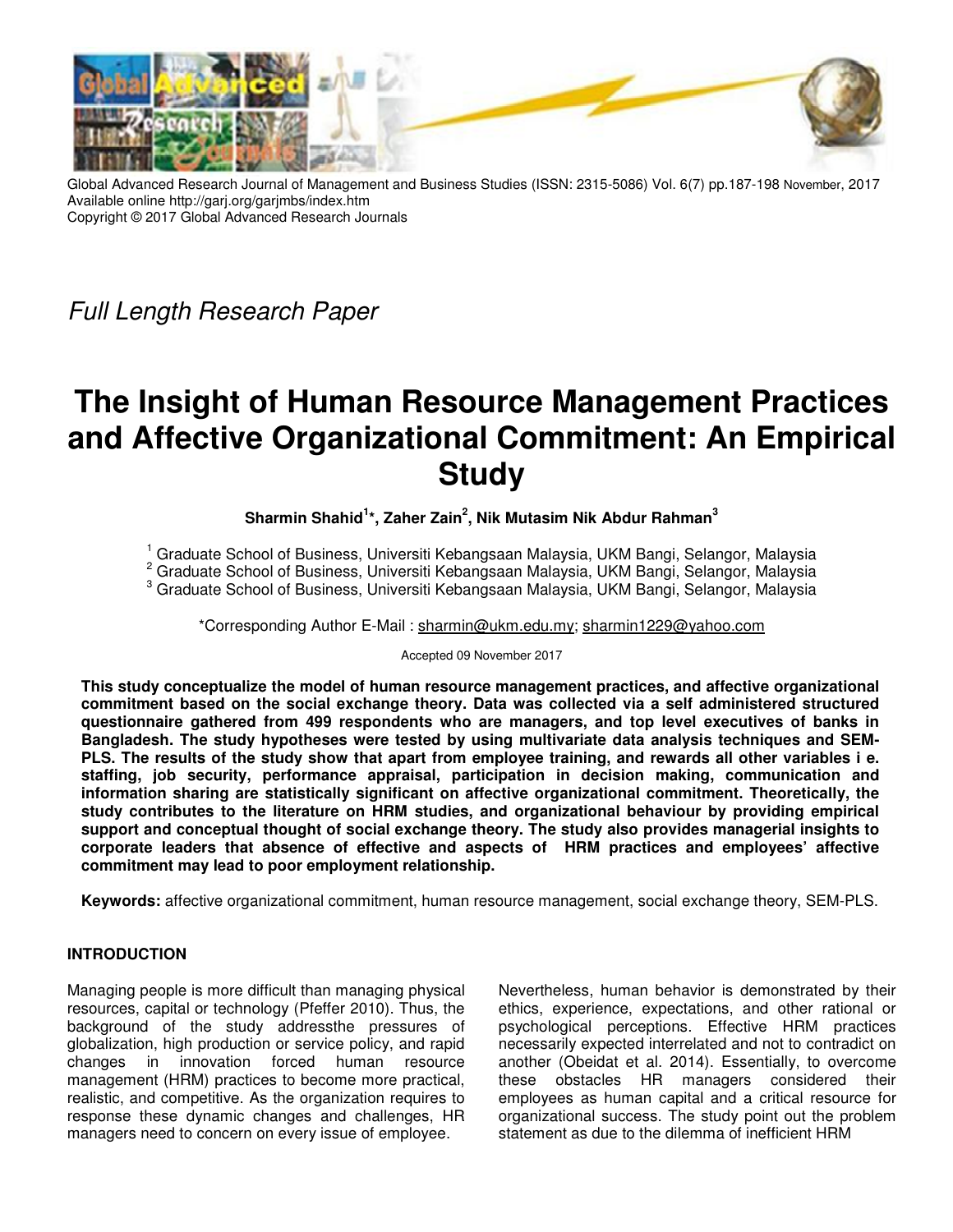practices employees' performance shows low and organization becomes failure to accomplish its goals, to overcome from this dilemma, corporate leaders and HRM heads are beginning to move beyond their efforts and concern on employees' psychological as well as organizational behavioural aspects (Chand et al. 2011). This phenomenon indicates employees' affective commitment may seem incongruous to immediate implement and execution of HRM practices as the true cornerstones to accomplish organizations goals.

 Since, appropriate theory and concepts are able to conceptualized the model of HRM practices and affective commitment. Literature on HRM and organizational behavior propose to explore and investigate the interrelationships between comprise of HRM practices and affective commitment grounded on social exchange theory (Joarder et al. 2012). Moreover, the study address the gaps from previous literature that HRM practices is prerequisites for organizational success without managerial efficacy, organizational success is impossible and unrealistic. In addition, Ahmed (2015) mentioned organization needs to achieve its goals through right practices of HRM. This literature is also applicable to HRM practices in banks at Bangladesh. The economical contribution of the banks are growing in nature. Therefore, the match between this growth rate and management efficiency is add value to HRM practices. Essentially, more empirical research on HRM studies and affective commitment is significance to generalized the real conditions of HRM practices in this study settings to face the future challenges. Necessarily, the objectives of the study is to determine and identify the relationships between aspects of HRM practices and affective commitment.

## **THEORETICAL DEVELOPMENT AND HYPOTHESES**

## **Selective Staffing**

Employees are much more important assets than buildings or equipment, selecting qualified employees may give an organization the competitive edge. It is obvious that effective selective staffing is must match the organizational needs with the needs of employee standards refers employees talent, skill, and ability (Snell et al. 2011). Lower ability employee consumes more time and effort than higher ability employees. While, selecting the right employees for the right job is necessary in developing employee affective commitment (Pfeffer 2010). Chand et al. (2011) reported that staffing can reduce undesirable costs of management such as employee high turnover intention and poor performance etc. Thus, an effective and efficient selective staffing practice helps to improve the quality of affective commitment. Empirically, Geare (2005), and Pfeffer (2010) found statistically significant and positive relationship between selective staffing and affective

organizational commitment. Consistent with the above findings from the relevant literature, this study proposes the following hypothesis:

*Hypothesis 1:* Staffing is positively related on employee affective commitment.

## **Employee Training**

Employee training programs prepare staff to successfully carry out the mission of the organization. It stimulates them stronger and better equipped to carry out their mission as well (Obeidat et al. 2014). Bartlett (2001) suggested for social exchange theory to explore the relationships between employees' attitudes toward training are positively related to affective commitment. According to Snell and Dean (2011) wide range of training program either formal or structured helps employees' to improve their skills, ability, performance, and overall work quality. When organization arranges sufficient formal training program for each employee's regularly, their skills develop and job involvement increase rapidly. As a result, employees' psychological attachment towards organization also developed.<br>Theoretically, employee training and affective Theoretically, employee training organizational commitment have strong relationship. Therefore, the following hypothesis is suggested:

*Hypothesis 2:* Training has a positive effect on affective commitment.

## **Rewards and Compensation**

Reward management is concerned with the formulation and implementation with the aim to reward employee fairly, equitably and consistently in accordance with their value of the particular organization (Chong et al. 2007). It is evident that employee plays vital role in brining about the process of production and services in motion. A fair reward and compensation practices may raise the morale, efficiency and cooperation among the workers, which also encourage employee to perform better, realistic, and achieve the standards fixed. Based on social exchange theory it can be informed that the greater the feeling of inequity for employee rewards and compensation, the greater the chance or drive for employees to reduce their affective commitment. Employees perceptions of equity affect their decisions to join, remain, and demonstrate their best performance for the organization. Equitable reward and compensation system is an investments designed by HR managers to induce individuals to join a firm and perform well over time (Azmi 2010; and Snell & Dean 2011). Thus the propose hypothesis is:

*Hypothesis 3:* Rewards is positively related to affective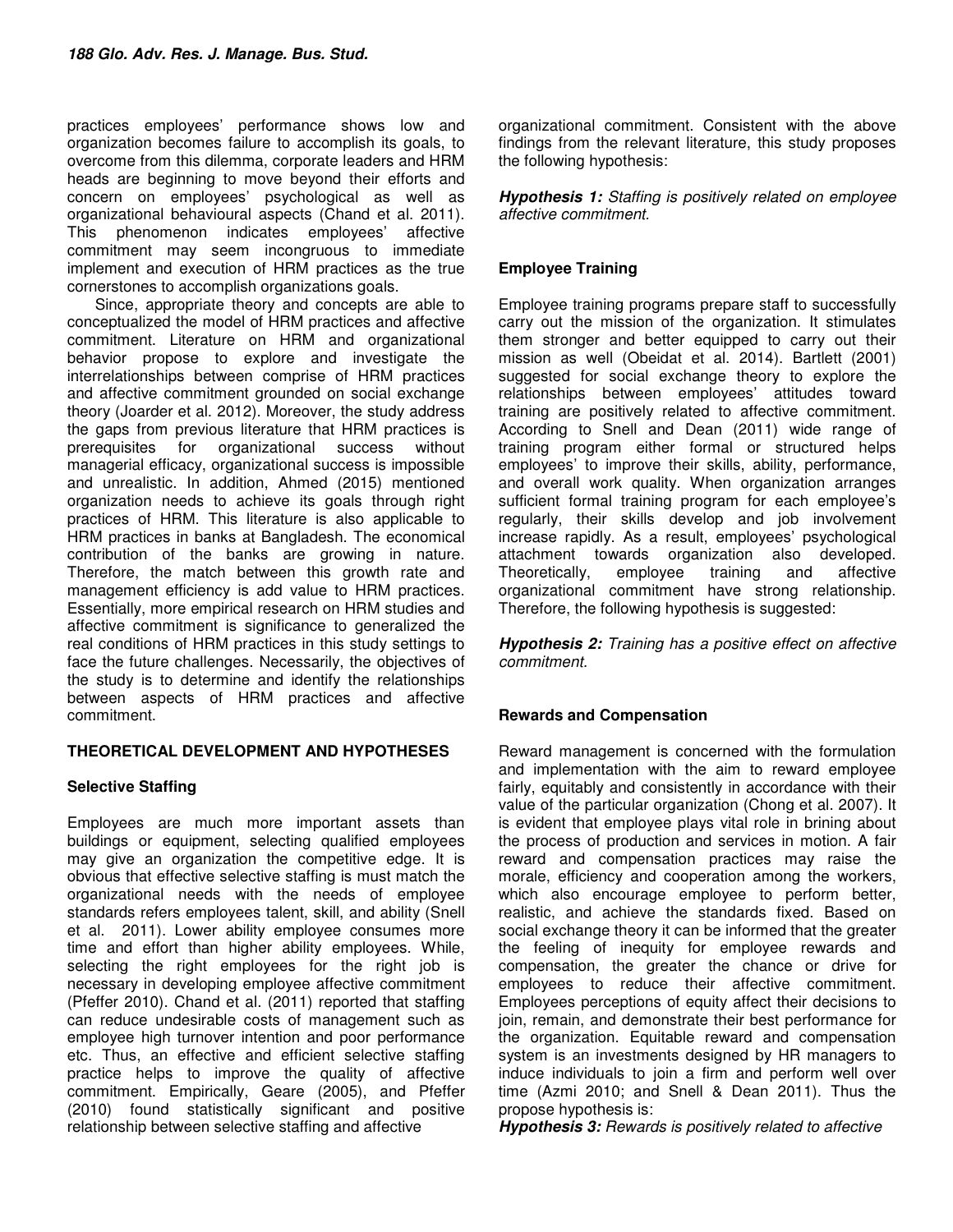commitment.

#### **Job Security**

Job security requires a certain degree of reciprocity (Tan et al. 2013). An organization needs to convey a clear message that jobs are secure, the positive scenes in mind employee feel confident and committed to themselves to expend extra effort to accomplish organization's benefit, and organization with thought that job security contributes to its performance, pay more attention to make realize that employee are more secured in their organization. This degree of reciprocity creates a climate of confidence among the employees which cultivates their affective commitment. According to Ahmad et al. (2003) employees' job security ensured the stable employment relation and expected affective commitment. Thus, job security is the motivation of an employee to exchange their obligation and commitment by showing reciprocal behavior toward organization (Chang 2005). Empirical researches Boselie et al. (2001) reported negative and insignificant relationship between the variables. Researchers' e g. Pfeffer (2010) and Snell et al. (2011) reported a positive, significant correlation between job security and affective commitment. Consequently, this study suggests the following hypothesis:

*Hypothesis 4:* Higher job security perceived positive effect on affective commitment.

## **Performance Appraisal**

Performance appraisal is the assessment of individual's performance in a systematic way (Pfeffer 2010). Employee performance is measured against on some factors such as job knowledge, quality of work, quantity of output, initiative, leadership, abilities, supervision, dependability, cooperation, judgment, versatility and health. Essentially, assessment should be confined to the past as well as potential performance. It's a regular formal process, structured system to measure, and evaluate employee's job related behaviors and outcomes. Performance refers to the completion of assigned duties and responsibilities, performance of assigned tasks, and other formal performance related to the job. Performance appraisal is significant to improve employees' role on service oriented organization. It is difficult to measure individual performance, when work is routinized and employee work as a part of entire organizational outcomes (Hofstede 2004). However, according to Shaw et al. (2003), affective commitment shows the most prominent predictor to measure employee's individual job performance. Hence, the proposed hypothesis is:

*Hypothesis 5:* Performance appraisal is positively and significantly related to enhance employee affective commitment.

### **Participation in Decision Making**

Employee participation in decision making is the motivational and cognitive thoughts of management. Its permit employee at all levels to exercise substantial influence over decisions and process with employee's current idea and valuable knowledge (Pfeffer 2010). The motivational and cognitive method include more upward communication skills, high knowledge and better utilization of information to deals with supervisors who do not have enough knowledge and information to make a high quality decision on their own. An organization will be benefited from the collaboration between managers and employees. One of the most effective tools or quality for HR managers is to motivate employees towards achieving organizational goals. From the social exchange point of view participation in decision making could contribute to individual sense of belongingness. High level of employee participation in decision making is associated with greater satisfaction with the organization (Wilkinson et al. 2010). Empirical studies by Pare et al. (2007) and Han et al. (2010) have shown positive correlations between participation in decision making and affective commitment and suggested for more empirical research. Thus, this study is proposed:

**Hypothesis 6:** Participation in decision making is more likely positive and significant toward increase employee affective commitment.

#### **Communication and Information Sharing**

Communication and information sharing refers a quality of clear and successfully delivered, received and understood of a statement. The effective communication denotes skills and ability of management that peruse employees to well understand the specific conditions (Lee et al. 2010). When HR management are unable to convey their information smoothly either verbal or written toward their employee then it may creates misunderstanding, miscommunication, conflict, and destroying trust in employment relationships. Additionally, HR managers must have to practice two way communication systems, with honesty and dignity. Since, it may be shows the high positive feelings, affection, and employee empowerment. Eventually, this healthy work environment helps to improve the quality of teamwork, team speed, smooth decision making process and comparatively easy to problem solving phenomenon (Murphy 2006; Marumbu et al. 2015). Pfeffer (2005) used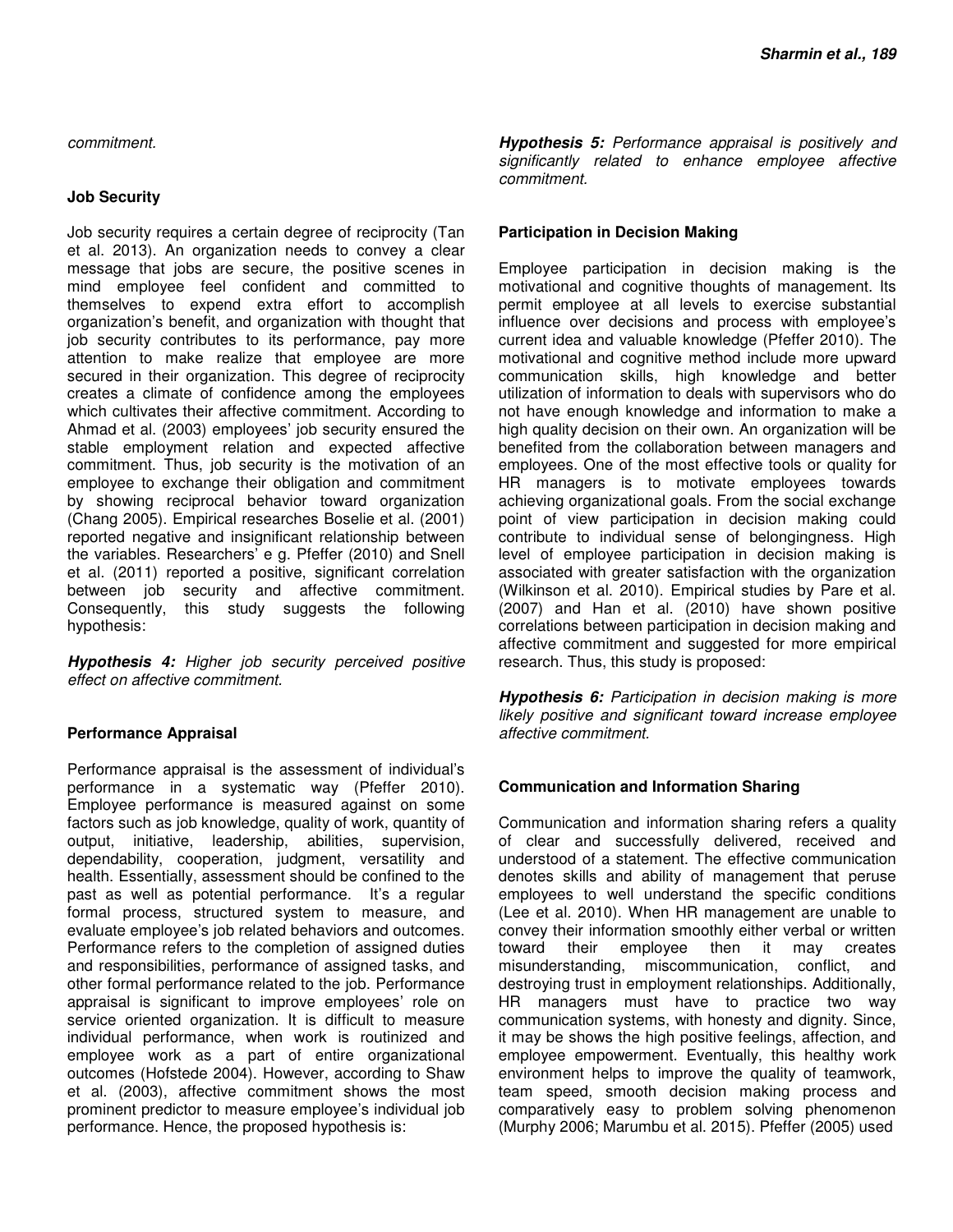social exchange theory to explain the relationship between communication and information sharing and affective commitment. Empirical studies by Boselie et al. (2001) and Thomas et al. (2005) reported positive and significant correlations between communication and<br>information sharing, and affective commitment. information sharing, and affective Consistent with this literature, this study propose the following hypothesis:

*Hypothesis 7:* Supportive communication and information sharing is positive to increase employee affective commitment.

## **METHODLOGY**

## **Sample Design**

The logic behind for selecting the study settings are financial organization especially banks have well established HR department to handle their employees. In terms of assets, financing, deposits and management efficiency bank shows continued to rapid and strong growth in the economy (Bangladesh Bank Annual Report, 2012). Additionally, banking sectorin Bangladesh is fast growing thus managing these organizations would be very challenging and critical in near future (Absar et al. 2011). To keep harmony in between the growth rate and management efficacy HRM practices is very essential. The population size of these banks varies. Hence, the study employed proportionate random sampling design to generalization research objectives. The respondents are the executives, department heads and top management.

## **Data Collection**

The study settings are seven Islamic banks in Bangladesh, a total population size of 19,006 the sample size should be 377. This study proposes 500 questionnaires to be distributed based on the predetermined proportionate allocation sampling ratio. The data for this study were obtained through the distribution of a self-administered structuredquestionnaire. Seven hundred (700) questionnaires were distributed to these banks' head office, regional main office, and branches situated across the country. In the data collection period researcher and the selective persons are maintain close monitoring and relationship with the respondent to understand and valued the questionnaire. Finally, personal contacts (i e. friends, relatives, and colleagues) were requested to help to collect the fill up questionnaires and send it back to the researcher. Out of the total number of questionnaires distributed, 676 questionnaires were received. However, only 499 questionnaires were usable for further analyses. Thus, the response rate is 71.29 percent (%).

#### **Measures**

The measures used in this study were drawn from literature on HRM, and affective commitment. For all concepts, respondents were asked to rate their level of agreement with statements using 7-point scales  $(7 =$ strongly agree and  $1 =$  strongly disagree). Out of seven HRM practices, the measures for selective staffing 7 items, training and development 8 items, performance appraisal 9 items, and rewards and compensation 7 items are adopted from Snell and Dean's (1992) with some minor modifications. The rest i e., job security, participation in decision making, and communication and information sharing 5, 4, 6 items are adopted from Boselie. (2001) respectively. In addition, the measures of affective commitment 8items are adopted from Meyer and Allen (1991). In this study, respondents were asked to indicate "to extent the aspects of HRM practices relates with affective commitment" in employment relationships.

### **Test for Content Validity: Factor Analysis**

Validity refers to the extent to which the indicators accurately measure what they are supposed to measure (Hair et al. 2010). While content validity refers to the extent to which a measure represents all facets of a given social construct is logical and justified. The questionnaire is based on extensive literature review, survey and experts opinion in the HRM area. Hence, it demonstrates content validity of the study.

 The most widely used method in factor analysis is the Principal Axis Factoring (PAF). The motivation behind the use of this method because of conceptual basis and exploratory analysis, and to establish correlations among measured variables (Qiu et al. 2006). Essentially this research employed extraction method for principal axis factoring; and varimax rotation method with Kaiser Normalization.

 Table 1 demonstrates the outcomes of factor analysis of aspects of HRM practices factors i e. staffing, training, rewards and compensation, job security, performance appraisal, participation in decision making, and communication and information sharing respectively. According to Hair et al. (2010) equal or greater than 0.04 loadings (eigenvalues) for each item represent high correlation and convergent validity among the variables. Here, all the 46 items of independent variables are measured, and the variables are retained up to a minimum factor loading of 0.527.

## **Test of Reliability**

Statistically the concept of reliability refers the degree of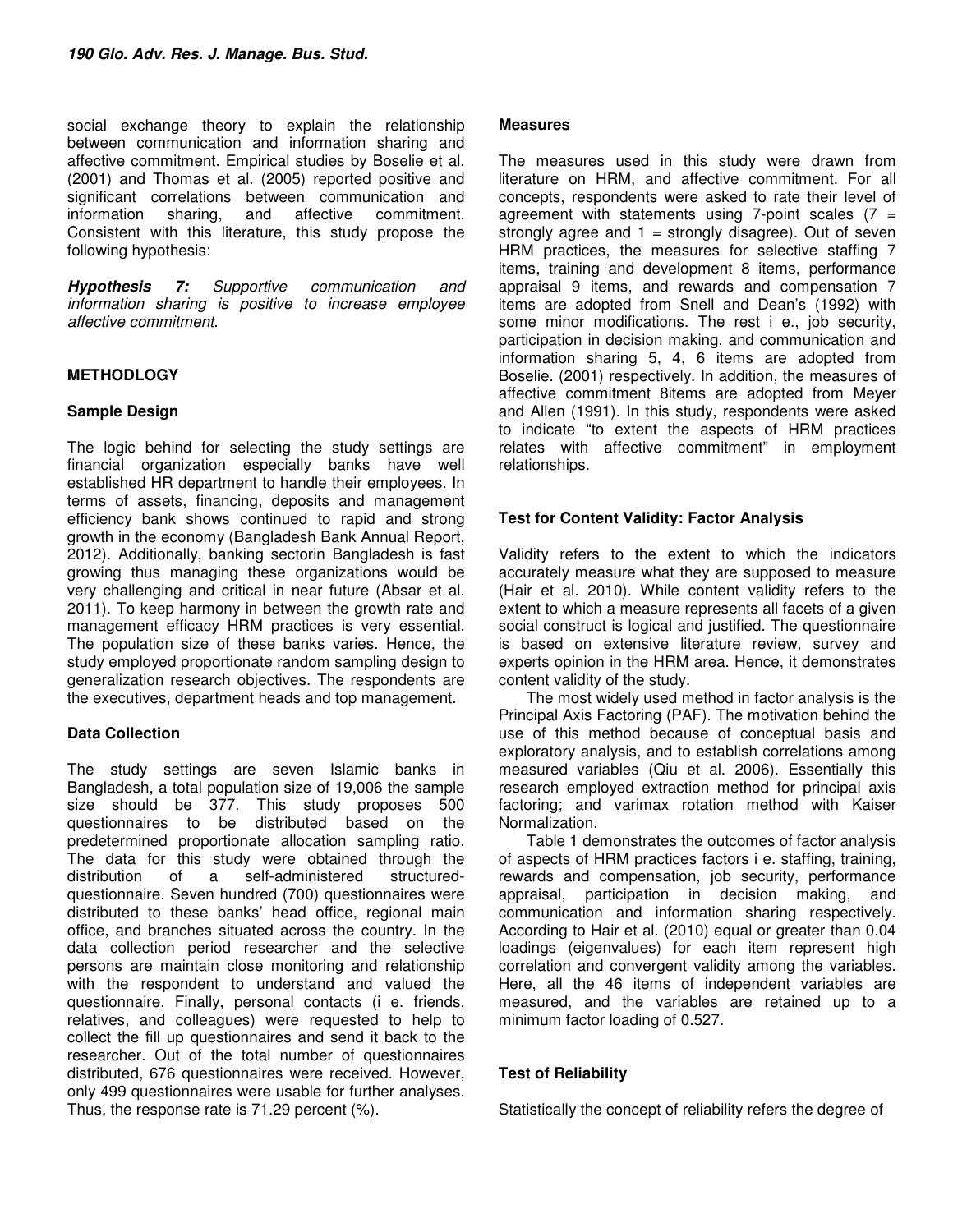**Table 1.** Result offactor analysis

| Factors with Item Loaded in Each Factor                                                                                                                    | Factor Loading |
|------------------------------------------------------------------------------------------------------------------------------------------------------------|----------------|
| My organization has wide range employee selection process.                                                                                                 | .602           |
| Organization feels important to select the best candidate for a job.                                                                                       | .542           |
| It takes reasonable time to select someone for empty position.                                                                                             | .662           |
| It has sufficient member in the selection board to take decision or select candidate.                                                                      | .662<br>.665   |
| Organization spent necessary money in selecting candidates for a job.<br>It emphases on a good number of applicants are screened for each person hired.    | .581           |
| It is important in my organization to practices a good staffing process.                                                                                   | .527           |
| Organization has wide range training process for employees.                                                                                                | .711           |
| It gives priority on employees' training.                                                                                                                  | .724           |
| It has both formal and structured training process.                                                                                                        | .716           |
| We have good number of employees received training past year.                                                                                              | .685           |
| It arranges sufficient formal training for each employee every year.                                                                                       | .703           |
| Organization manages different kinds of training programs available for employees.                                                                         | .706           |
| My bank spent necessary money on individual employees' training.                                                                                           | .684           |
| My organization feels training is as investment instead of cost.                                                                                           | .678           |
| The pay level of my organization is satisfactory relative to other banks.                                                                                  | .747           |
| It gives higher pay levels relatively past year.                                                                                                           | .800           |
| The salary that I received per month is encouraging for my job.                                                                                            | .823           |
| The incentive system is employees based on their individual performance.                                                                                   | .666           |
| My organization practices wide range in pay across employee in this job.<br>It pays performance basis incentives and bonus to employees.                   | .720<br>.723   |
| My bank rewards to the compared merit employees.                                                                                                           | .754           |
| I am worried a lot that I will lose my job. (R)                                                                                                            | .596           |
| I am worried a lot that I can not make a career. (R)                                                                                                       | .721           |
| I am worried a lot about the future of my establishment. (R)                                                                                               | .709           |
| I am worried a lot about the future of my branch/division. (R)                                                                                             | .667           |
| I am worried about the future of the bank (R)                                                                                                              | .534           |
| My organization gives sufficient effort to measures the employees' performance.                                                                            | .527           |
| It practices fair performance standards for employees'.                                                                                                    | .558           |
| Bank encourages employees to participate in goal setting and appraisal.<br>My organization discussed regarding performance with employees' regularly.      | .672<br>.645   |
| Discussions focus on both present/future performances.                                                                                                     | .801           |
| Discussions emphasis on finding path of personal development for an employee.                                                                              | .774           |
| Discussions regarding promotion, etc., tied to performance appraisal raises closely.                                                                       | .746           |
| My organization used a good approach to discuss performance.                                                                                               | .702           |
| It has sufficient board member to performance evaluation of each employee.                                                                                 | .577           |
| There is a lot of effort done to get the opinions & ideas of employees in my bank.                                                                         | .802           |
| Management is willing to do something with my recommendations.                                                                                             | .856           |
| Employees are encouraged to bring forward new solutions for problems.                                                                                      | .716           |
| I am satisfied with my participation with decision making related to my function.<br>I am well informed on the vision and future plans of my organization. | .732<br>.594   |
| I am well informed on the mission of my organization.                                                                                                      | .686           |
| I am well informed on the business results (profit/loss) of my organization.                                                                               | .620           |
| I am well informed on the full service package of my organization.                                                                                         | .615           |
| I am well informed on the activities & future plans of other department of my bank.                                                                        | .612           |
| I am well informed on the service standards of my organization.                                                                                            | .595           |

accuracy and consistency of the estimate of the true score in a population of objects to be measured. Most of the psychometric measured addressing survey instrument and scales for internal consistency of reliability (Zhang et al. 2000). The study used Cronbach Alpha to test the variables reliability. Table 2 presents the

reliability analyses of the key research variables. The Cronbach's alpha coefficient of aspects of HRM practices i.e. staffing, employee training, equitable rewards and compensation, job security, performance appraisal, participation in decision making, communication and information sharing were 0.86, 0.88, 0.90, 0.80, 0.90, 0.87, and 0.82 respectively. While the score for the dependent variable affective organizational commitment was 0.86. Given the scores for all variables exceed the cut-off value of 0.70. The high reliability coefficient indicates high internal consistency among its statements (Nunnally 1978).

 The variance explained and Kaiser-Meyer-Olkin (KMO) results of the aspects of HRM practices. Mean values (6.034 PA, 6.086 RC, 5.231 ET, 6.204 SS, 6.052 CIS, 6.149 PDM, and 6.207 JS) except for employee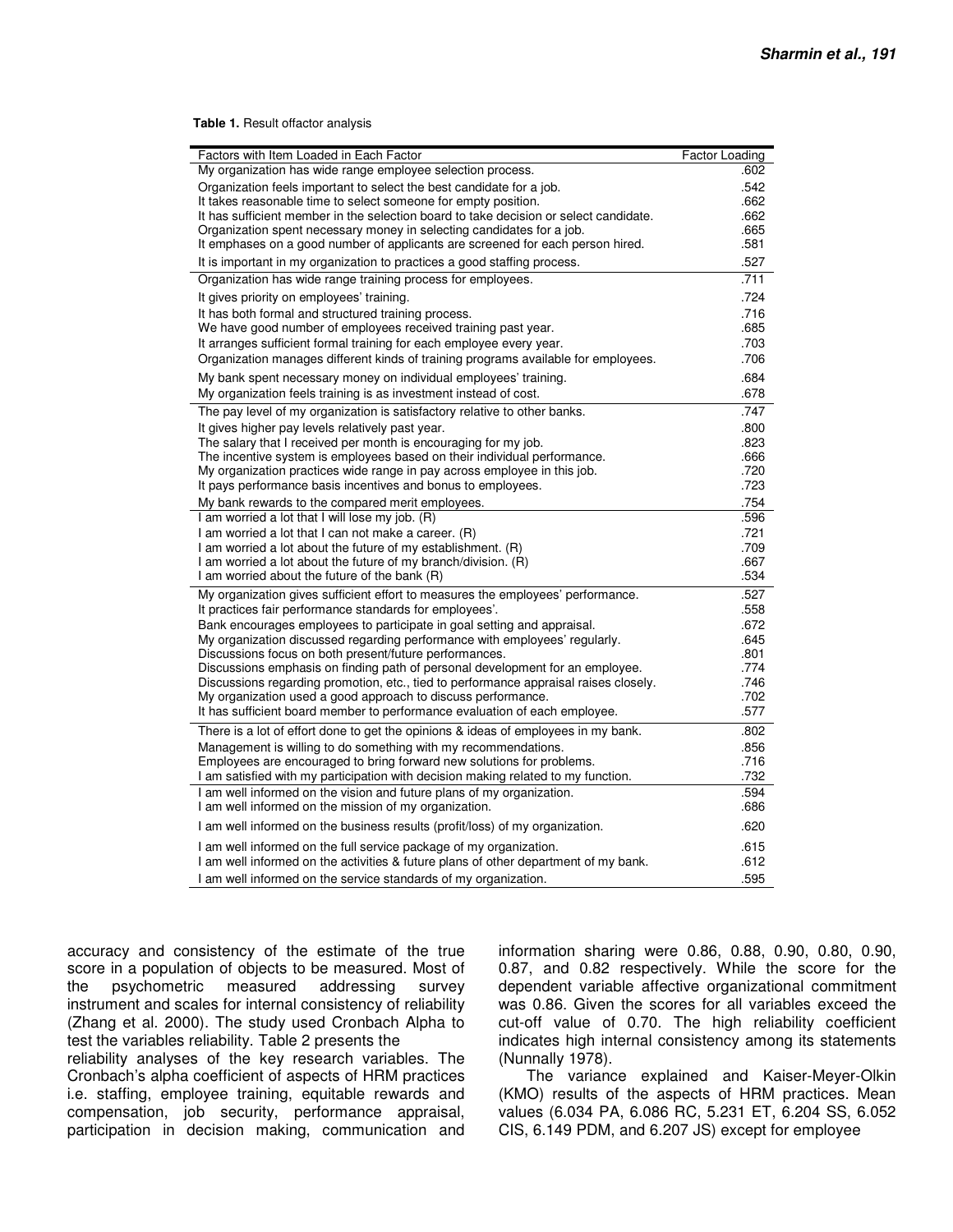| Varia<br>bles | AVE /<br>Communality | <b>AVE</b><br>Square<br>Root | Composite<br>Reliability | $R^2$ | Cronbach's<br>Alpha | Redun<br>dancy | statistics |
|---------------|----------------------|------------------------------|--------------------------|-------|---------------------|----------------|------------|
| <b>AOC</b>    | 0.514                | 0.717                        | 0.894                    | 0.386 | 0.863               | 0.063          |            |
| <b>CIS</b>    | 0.532                | 0.729                        | 0.872                    |       | 0.825               |                | 4.665      |
| ЕT            | 0.543                | 0.737                        | 0.904                    |       | 0.887               |                | 1.250      |
| <b>RC</b>     | 0.607                | 0.779                        | 0.915                    |       | 0.901               |                | 1.130      |
| JS            | 0.561                | 0.749                        | 0.864                    |       | 0.804               |                | 2.293      |
| <b>PDM</b>    | 0.731                | 0.855                        | 0.916                    |       | 0.877               |                | 2.155      |
| <b>PA</b>     | 0.519                | 0.720                        | 0.906                    |       | 0.906               |                | 10.503     |
| SS            | 0.476                | 0.690                        | 0.864                    |       | 0.864               |                | 2.825      |

|  |  |  |  |  | Table 2. PLS algorithm and PLS Bootstrapping results |
|--|--|--|--|--|------------------------------------------------------|
|--|--|--|--|--|------------------------------------------------------|

Notes: Variables: AOC= Affective organizational commitment, CIS= Communication and information sharing, ET=Employee training, RC=Rewards and compensation, JS=Job security, PDM= Participation in decision making, PA= Performance appraisal, SS=Selective staffing; AVE= Average variance extracted.

training, all the other variables are given almost the same importance by the respondents. Cumulative loadings show an impressive percentage of variance explained by research variables (57.28%). Studies in social sciences consider 50% explained variance sufficient enough for factor model (Hair 2010). Performance appraisal (PA) recorded the highest score i.e., 16.42%,followed by rewards and compensation (RC), 9.70%, employee training (ET) 8.94%, selective staffing (SS) 7.55%, communication and information sharing (CIS) 5.57%, participation in decision making (PDM) 4.90%, and 4.20% for job security (JS). It also indicates the statistics for Kaiser-Meyer-Olkin (KMO) test, and Bartlett's test of sphericity i e. 0.869 and 10416.15 (P=0.000) respectively. According to Kaiser (1974) a KMO statistic of 0.6 is acceptable for factor analysis. On the existence of Multicollinearity, the Pearson's Correlations Tolerance test of Variance Inflation Factor (VIF) registered for all the variables are less than 10. Hair (2010) suggests that for VIF score less than 10; no multicollinearity exists in the data set.

#### **RESULTS**

The demographic statistics presents 70% of the respondents are males, only 30% are females. According to Labour Force Survey (2010) in Bangladesh, only 3.6% urban and 12.6% rural females are employed in the total labour force. In terms of age, almost 43% belongs to the 26 to 35 age range, 39% within the age range 36 to 45 years; followed by approximately 18% for age above 46 years. As for level of education, most of the respondents are highly educated i e. 95% are post graduates. With respect to designation, statistics showed that 37% are

senior officers, 33% are top and senior executives, and 30% mid level executives. 60% of the respondents have worked between six to ten years in the organization, where as 40%, within five years.

#### **DATA ANALYSIS: PLS ALGORITHM**

This study employed Partial Least Squares Structural Equation Modeling (PLS-SEM) to analyses for model fitting, calculation of quality indicator, scheming features for better understanding of the multivariate model data, a convenient user interface for importing and exporting (reflective and formative) model specification. This method a linear model specifies the (linear) relationship between a dependent (response) variable Y, and a set of predictor variables, the X's. Therefore, the equation is:

 $Y = b_0 + b_1X_1 + b_2X_2 + ... + b_pX_p$ 

This study employed smart PLS path model developed by Christian Ringle (2004). The results and findings are presented in Table 2. The structural model specification and t statistics of the key research variables comprising the Average Variance Extracted (AVE) and communality, composite reliability, R square, cronbach's alpha, and redundancy.

Average variance extracted (AVE) measures the amount of variance that is captured by the construct in relation to the amount of variance due to measurement error (Ringle et al. 2012). As shown in Table 2, AVE value of all the constructs except selective staffing (SS) are above 0.50. Any values more than 0.50 are acceptable (Ringle et al. 2012). Selective staffing (SS) shows an AVE value 0.476. Although this value can be improved by dropping one item with weaker loadings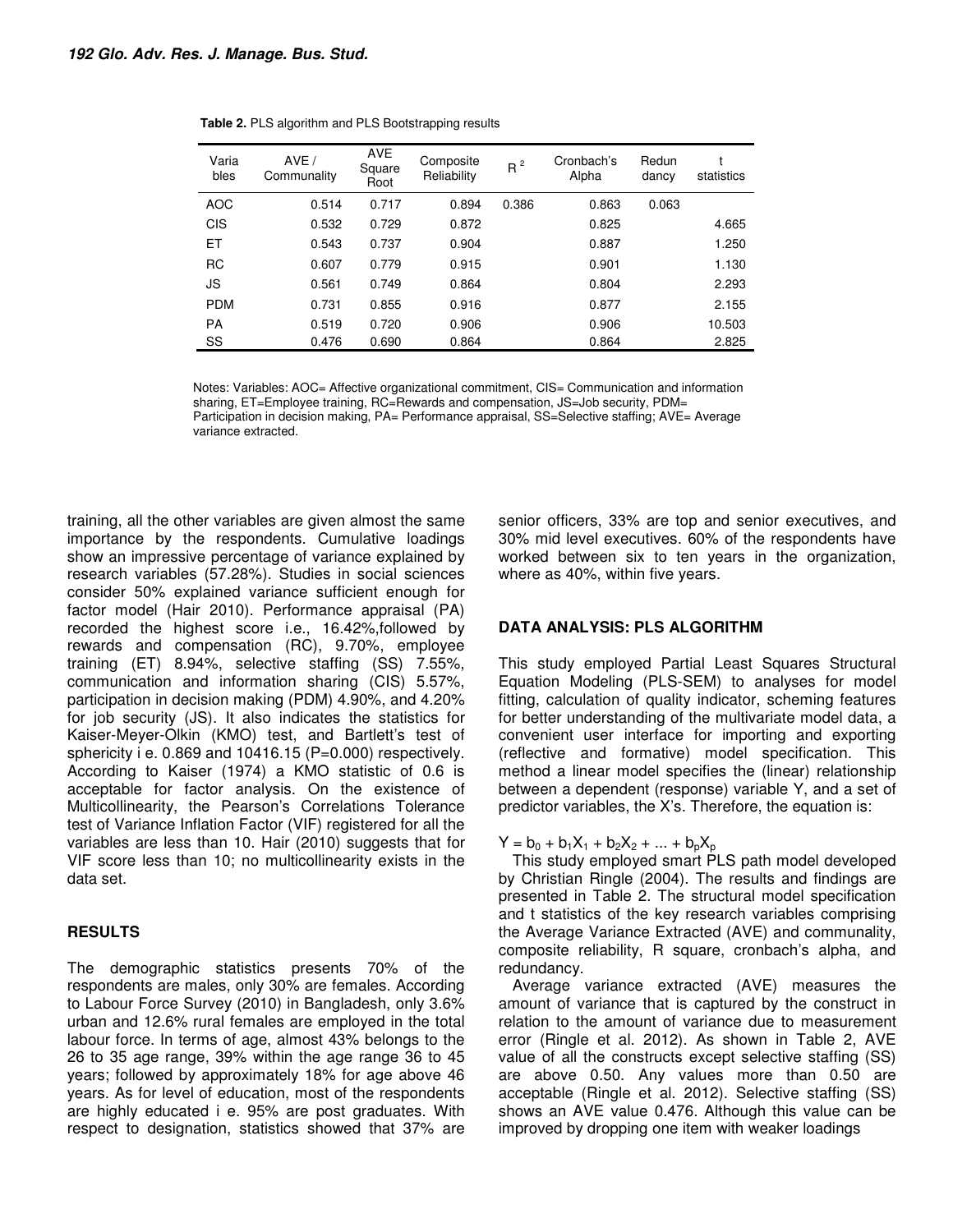

 **Figure 1**. Graphical analysis of PLS bootstrapping: Structural Model Specification of key research variables IVs and DV.

(item SS  $1 = 0.106$ ), the researcher decided to keep the item because of its contribution to content validity. Hair et al. (2011) argued that the decision to remove such item can affect validity. Weaker indicators are sometimes retained on the basis of their contribution to content validity. The result of AVE square root used for measured goodness of model fit. The study use Cronbach's alpha coefficient to assess the internal consistency of the variables. As shown in the Table 2 the value of Cronbach's alpha for all key research variables are more than 0.80 indicating good internal consistency. On the R square, a value of 0.386 was recorded. According to Hair et al. (2011) R² values approximating 0.75, 0.50 and 0.25 are considered substantial, moderate and weak, respectively. Hence, the R² value in this study can be considered as moderate in nature (Mathies et al. 2010; & Jabbour et al. 2013).

 Communality refers to the total amount of variance an original variable shares with all other variables (Hair et al. 2014). Communalities explain the adherence of a given variable to the diverse factors of a factor analysis. In PLS algorithm analyses communality of the IV and DV is represented by the AVE value. The value for IVs (except SS), and DV are significant and within the suggested value by Ringle et al. (2012). On the other hand, redundancy analysis measures the strength of the overall relationship between the two linear composites i. e. relationship between IV (aspects of HRM practices)

and DV (AOC). The result, indicated by a score of 0.063 is significant (Hair et al. 2005).

#### **PLS Bootstrapping Analyses**

The study employed bootstrapping method for assigning measures of accuracy (defined in terms of bias, variance, confidence intervals, prediction error, and correlation coefficients) of the research variables. Further, this technique is also used for conducting hypotheses tests (Haenlein et al. 2004; and Ringle et al. 2012). Table 2 denotes the bootstrapping method of sampling with replacement used to estimate the precision of the measurement models, and predictive relevance of individual paths. All loadings, path coefficients, and associated bootstrap t critical values are computed on the basis of 5000 bootstrapping iterations. The results show that PA has the highest influence on AOC (t value 10.503), followed by CIS (t value 4.665), and SS (t value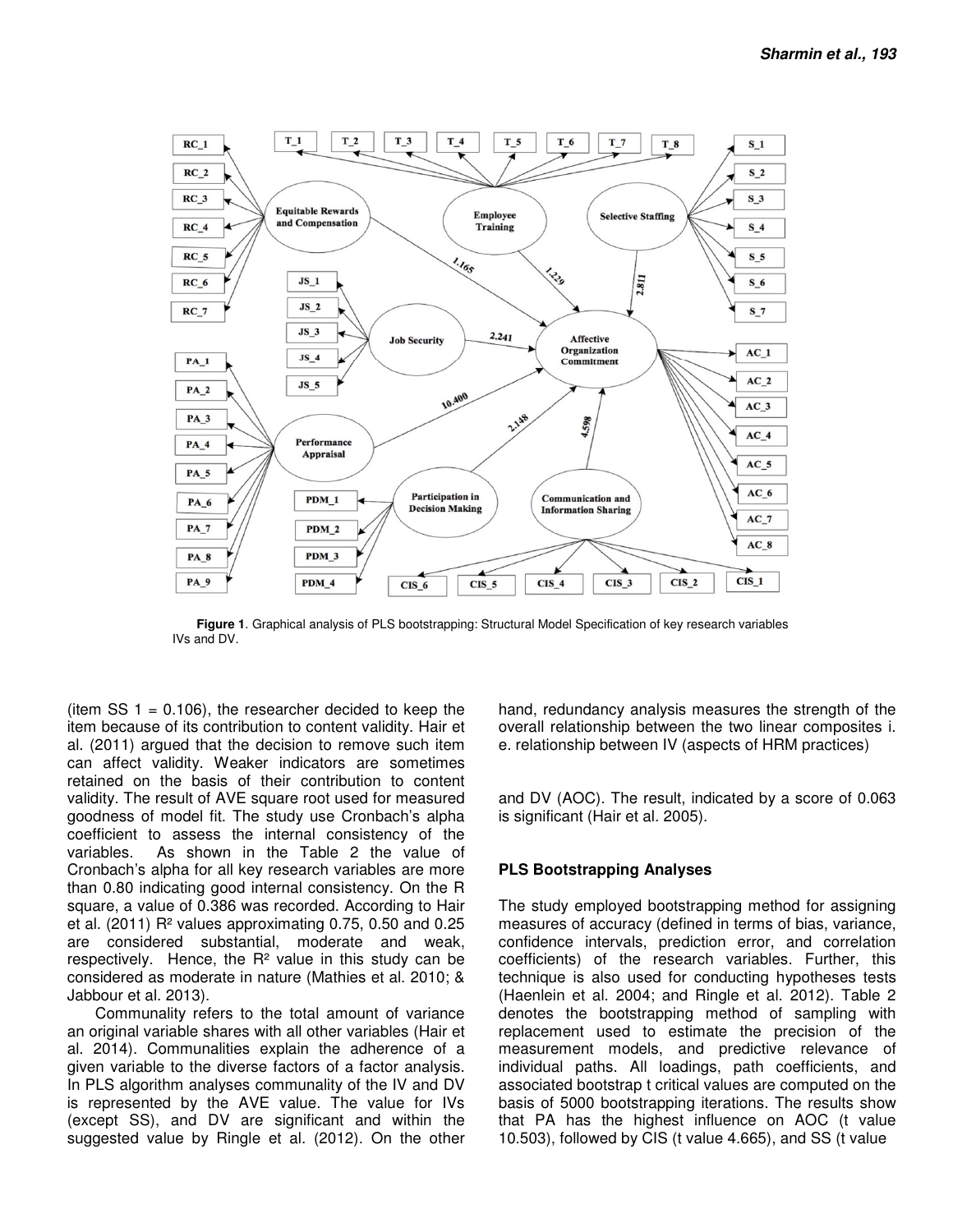2.825), at the 99% (percent) confidence level. While JS and PDM demonstrate significant correlations with AOC (t statistics 2.293 and 2.155 respectively), at the 95% (percent) confidence level, ET and RC shows weak or insignificant relationship with t values 1.250 and 1.130 accordingly. In sum, out of seven HRM practices except ET and RC all the other variables are statistically significant.

Figure 1 illustrates the graphical presentation of the Structural Model Specification and PLS bootstrapping analyses of aspects of HRM practices and AOC. The graphs indicate the t values and results of the key research variables as reported earlier.

### **The Results of Discriminant Validity**

The discriminant validity of the study measures the square root of AVE of each variable. According to Fornell and Larcker (1981), the square root of AVE of each latent variable should be greater than the correlations among the latent variables. A value less than 0.85 imply that likelihood discriminant validity exists among the variables. The authors added that a value of 0.80 or 0.90 obtained from correlation analysis is regarded as a high and close correlation, whereas, values of 0.20 and 0.30 are regarded as low or weak correlation among the variables. As shown in Table 2 the square root of the variables i e. AOC 0.717, CIS 0.729, ET 0.737, RC 0.779, JS 0.749, PDM 0.855, PA 0.720, and SS 0.690 fulfil the criteria for discriminant validity of the variables.

#### **PLS Blindfolding analyses**

The blindfolding approach in PLS-SEM is employed to measure cross validated communality and redundancy tests (Ringle et al. 2012). The quality of each variable (IVs and DV) in the structural equation is measured by the cross validated redundancy scores Q square. According to Ringle et al. (2012), Q² greater than '0' implies that the model has predictive relevance, where as,  $Q<sup>2</sup>$  less than '0' suggests that the model lacks predictive relevance. The study employed two  $Q<sup>2</sup>$  (at omission distance = 10, and omission distance =  $25$ ; as suggested by Chin (2011) for the comparative analysis prediction of the model. The results of PLS blindfolding Q<sup>2</sup> of the study showed all the variables (i e. both IVs and DV) scores greater than '0' with maximum value 0.537, which indicate the model has good predictive ability. PLS blindfolding analyses show the findings of cross validated communality and cross validated redundancy aspects of HRM practices i e. staffing (CV Red & CV Com: 0.307), training (CV Red & CV Com: 0.411), rewards and compensation (CV Red & CV Com: 0.477), job security (CV Red & CV Com: 0.342), participation in

decisionmaking (CV Red & CV Com: 0.537), performance appraisal (CV Red & CV Com: 0.400), and communication and information sharing (CV Red & CV Com: 0.345) on affective commitment (CV Red : 0.192 & CV Com: 0.375).

#### **Goodness of Fit of The Research Model**

Tenenhausel et al. (2005) suggested a global criterion of fit measure for PLS path modeling, technically known as Goodness of fit (GoF). The GoF index is an index measuring the predictive performance of the measurement model. The GoF index ( $0 \le$  GoF  $\le$  1) is defined as the geometric mean of the average communality (AVE) and R² (for endogenous constructs). The index is calculated as follows:

 $GoF = \sqrt{AVE \times R^2}$  $GoF = \sqrt{0.561 \times 0.386}$  $GoF = 0.465$ 

 The formula presents the goodness of Fit of the model. According to Wetzels et al. (2009) goodness of fit (GoF) statistics, which measures the overall statistical fitness of the model tested, can have minimum values of GoF - small =  $0.1$ ; GoF - medium =  $0.25$ ; GoF- large = 0.36 is the significant level. The result demonstrates GoF value of 0.465, which is significant and implies a strong model fit. According to Hair et al. (2012) apart from the GoF a  $F^2$  value (for GoF – large)  $> 0.35$  can also indicate goodness of fit. The study recorded a F² of 0.628, which is higher than the cut off value. Hence, this reconfirms the good and strong goodness of model fit of the key research variables.

## **DISCUSSION**

The purpose of the study is to identify the major factors influencing on employees' affective commitment by the aspects of HRM practices at workplace. The study dicussed regarding the results with theoretical contribution and implications for practitioners with respect to what can be done to improve the HRM practices.

## **Selective Staffing**

The first hypothesis of the study was to confirm whether employee staffing is positively and significantly related to affective commitment. The empirical results (PLS bootstrapping / t statistics) of the study provides a strong significant coefficient correlation (2.825) score on this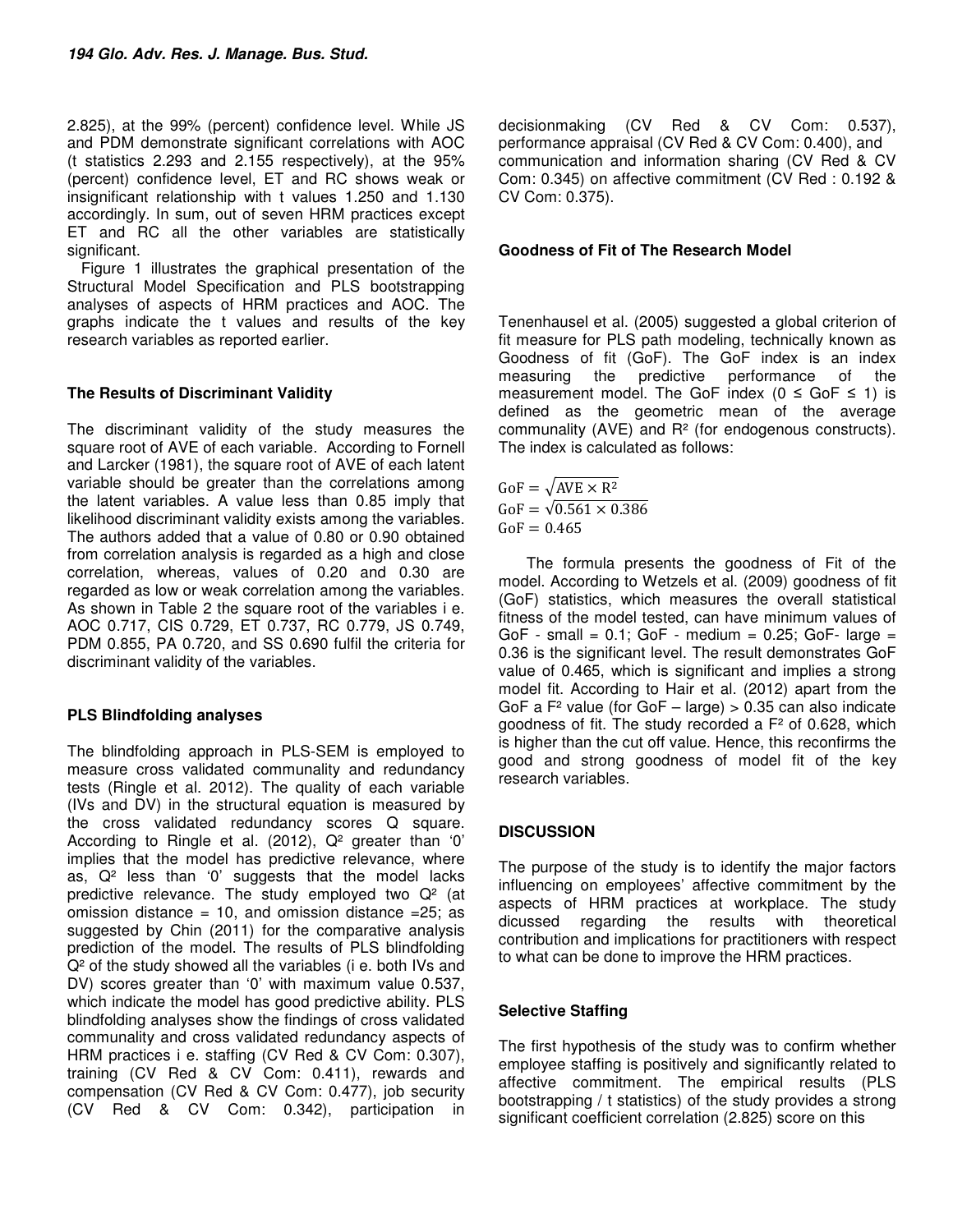hypothesis. The results prove that based on social exchange process the relationship between staffing is indeed, positive and significantly related to affective commitment. Theoretically, the study suggests that if management practices a fair staffing system, with wide range of employee selection process and they have selected the best talented candidate for a particular job that indicates a strong psychological bonding of employees toward the organization. Empirically, the finding of this study is also consistence with past studies i e. Chand et al. (2007), and Obeidat et al. (2014). Staffing is significantly related to employee work life balance by employee job fit and organization fit. If an employee feels satisfied with his/her job, it develops his or her positive behaviour to stay long and to accomplish organizational goals. Thus, exclusive reliance on staffing will help effective management practices and enhances employees' affective commitment.

## **Employee Training**

The organization that extensively trains its employees should be able to create a status for valuing and developing employee's perceptions and skills to influence strong employee affiliation to achieve organizational goals (Lee and Kim 2010). However, in this study the coefficient correlation of PLS-SEM score shows non significance between the variables (t statistics is 1.250). In the present study, the respondents' perception on employee training is negative. The probable causes of insignificant relationship may be unjustified management practices, weaken design, and low budget for employee training programs. In the study, it has been found that management fails to perform to choose the right person for right training program. Most of the time management just picks someone (officers) who is available, which is miss match between the relevant person and training program. Additionally, sometimes the manager's practice irrational approach to send the employee for training program who are eligible for getting promotion.

 Finally, the employee with high trained and skilled frequently change or leave their current job. As the demographic results of the study shows respondent are highly educated and experiences so their observation regarding employee training and affective commitment is very rational with the study coefficient results. Nevertheless, Joarder et al. (2011) conducted a study at the private university at Bangladesh and they also found statistically insignificant results (t value 1.217) of training and affective commitment.

#### **Equitable Rewards and Compensation**

The study reported a statistically weaken and insignificant relationship between reward and compensation and

affective commitment (t value 1.130). The result of this study is consistent with other recent studies for example, Tan (2008) conducted a study on IT workers in Malaysia, and reported (t value 1.113) weak relationship between overall pay satisfaction and affective commitment. Indeed, this study respondents' satisfaction level for reward and compensation issues was reported to be very low. This may be probably due to the lesser attractive salary and compensation package including benefits such as incentives, bonus etc. received by the respondents compared to their counter posts in other financial organizations in the country. Theoretically, according to Gurbuz (2009) in order to sustain in the market HRM practices rewards and compensation is the most important issue. The more attractive compensation packages offered by the management are influence employees to loyal to the organization.

### **Job Security**

Employee job security is the most important HRM practices that influence affective commitment (Pfeffer 2010). The study result confirms significant relationship between the variables (t statistics: 2.293). Empirically, Lee and Kim (2010), and Azmi (2010) claim strong and positive correlation (0.83) between job security and affective commitment. This study suggest there are several reasons behind employee's feel unsecured at workplace such as economic rationalism or free market, restructuring or downsizing the labor market, globalization threat, adopting new technology, and new corporate culture. Employees' who feel unsecured about their job will demonstrate a lesser degree of affective commitment toward their organization. Job security refers a stable employment opportunity ensured by the management. It helps to develop employee psychology to stay long and less turnover intention.

#### **Performance Appraisal**

Social exchange theory suggests that when employees feel their performance has been fairly appreciated by the management, in return they would respond with a higher level of commitment toward their organizational success. Based on this philosophy the study was hypothesized that employee performance appraisal is positively and significantly related to affective commitment and the findings (t statistics: 10.503) support this hypothesis.The results suggest that the respondents perceive positive feelings on the quality of their HR practice with respect to the performance appraisal process. The result is consistent with several studies such as Nik et al. (2011) recorded t value (5.22, p<0.01) of the variables. When management has standard performance planning, gives sufficient effort to measures employees' performance,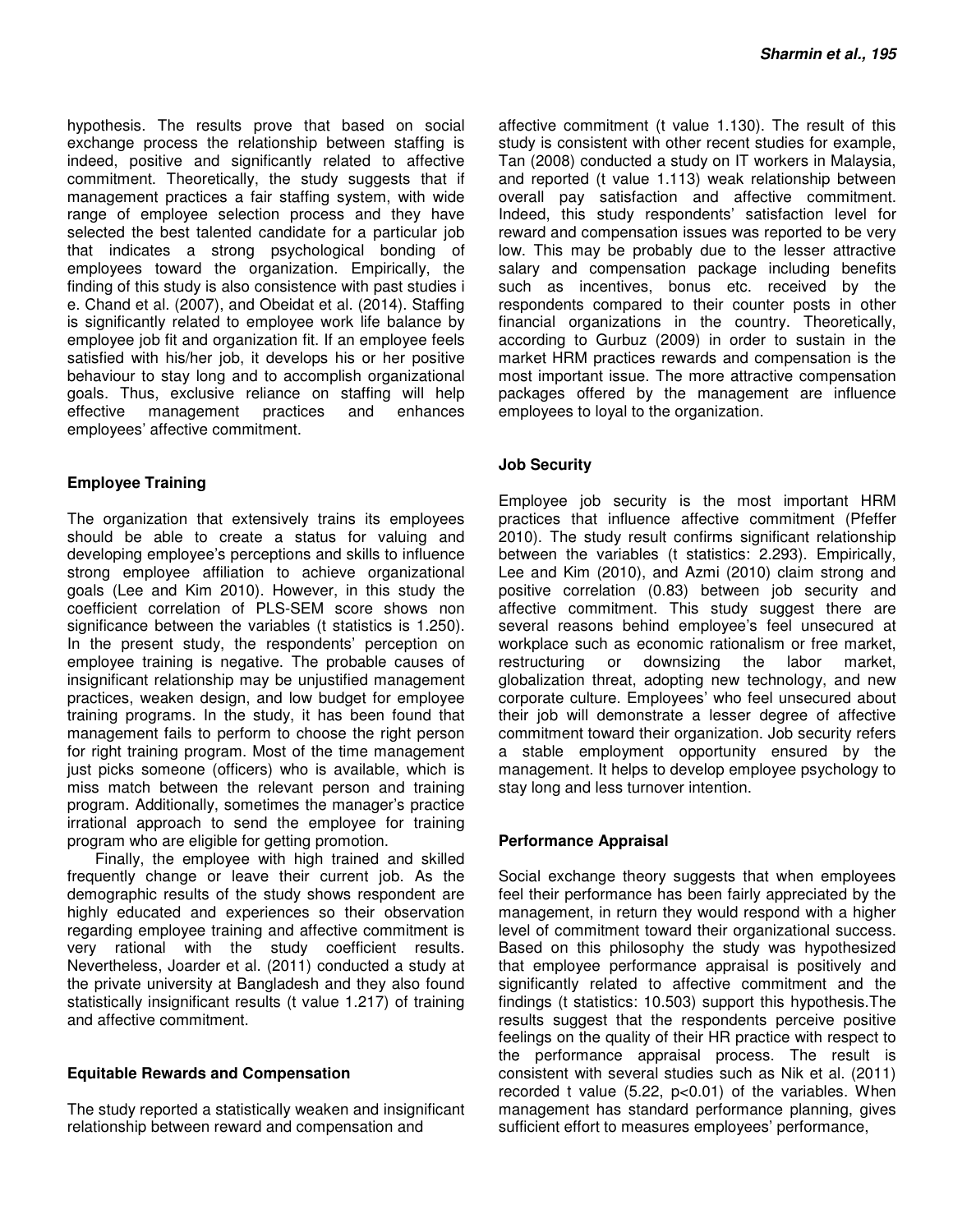and evaluate it regularly it's encourage employees affective organizational commitment.

### **Participation in Decision Making**

The coefficient correlation shows statistical significance and positive relationships between participation in decision making process and affective organizational commitment (t statistics: 2.155). From the social exchange point of view, the study confirms participation in decision making could contribute to individual affiliation and belongingness toward their organization. By encouraging employees to bring forward solutions for their work related problems, organizations are perceived to involve employees in decision making process (Zeidan 2007). High involvement and participation in decision making process stimulate employees to be affectively committed to the organization. Empirically, Richard (2006), and Lee and Kim (2010) had found significant and positive relationship between employee participation in decision making process and affective commitment.

### **Communication and Information Sharing**

The study results confirm a positive and statistically strong significant (t statistics: 4.665) correlation between the variables. Communication provides pass information toward employee regarding changes in rules, regulations, policies, financial results, individual and group performance (Pfeffer 2010). When employees are well communicating about the organization's objectives, goals and future plans they feels high level of job empowerment. Similarly, if management is able to well inform about individual's assigned tasks, service standard, service package, employee would perceive management practices two way communications and information sharing system and they give proper attention which will motivate them to high job involvement and direct to increase affective commitment. According to Liu (2007) this positive perception that management is open and sincerity will influence employee's affective commitment. Empirically, researcher e g. Nevas (2009) found positive and significant relationship between the variables.

#### **THEORETICAL CONTRIBUTIONS AND PRACTICAL IMPLICATIONS**

The findings of the study grounded on theoretical and practitioners' implications. The major contribution of the study is with respect to a proposed model depicting, the simultaneous relationships between aspects of HRM practices i e. staffing, training, rewards and compensation, performance appraisal, job security,

participation in decision making, communication and information sharing, and affective commitment. The model was statistically significant and good fit. Theoretically, the model contributes to the existing body of knowledge in the area of HRM and organizational behavioral studies. The model suggests that based on the social exchange relationships, while most aspects of HRM practices directly contribute to the enhancement of affective organizational commitment.

 Theoretically, study suggests employees' emotional and psychological bonding toward their organization depends on the reciprocate relationship between employee and management. Affective commitment depends on employees' perceptions such as positive or rational feelings and strong beliefs and affiliation in organization and its goals and values, willingness to utilize and maintain standards to give their best effort, and strong desire of employees' to maintaining and enjoy the relationship with the organization. In management part, mostly social aspects included treating employees with dignity and respect, and motivate to increase employees' positive feelings. The high quality of HRM practices indicates high level of affective commitment.

 The findings provide the potential implications for corporate leaders, policy makers, and practitioners of HRM. The study findings will aid organizations and professional groups in enhancing advance skills and knowledge regarding the psychological and behavioural pattern of employees. Additionally, it established that the respondents perceived negative to training, reward and compensation and positive to the others variables. However, regarding employee training, they mentioned management is not effective and efficient to organize formal and structured job oriented training, to select the right employee for the right training, and management feels training as cost instead of investment. With this conditions HR policy makers can obtain the real scenario and knowledge regarding what causes the failure of training program, and how to improve and monitoring this systems to enhance affective commitment. Similarly, employee's perception on reward and compensation system shows negative relationship toward affective commitment. Employees consider that the pay level of their organization is not satisfactory compare to others. As a result, they are not satisfied about reward and compensation practices and not feel belongingness to stay with their job. Hence, the corporate leaders and HR policy makers can get direction to enrich their future salary packages, and take consideration that employees' are rational beings they seeks for high rewards to affiliated with their organization.

### **DIRECTION FOR FUTURE RESEARCH AND CONCLUSION**

The present study extends the knowledge,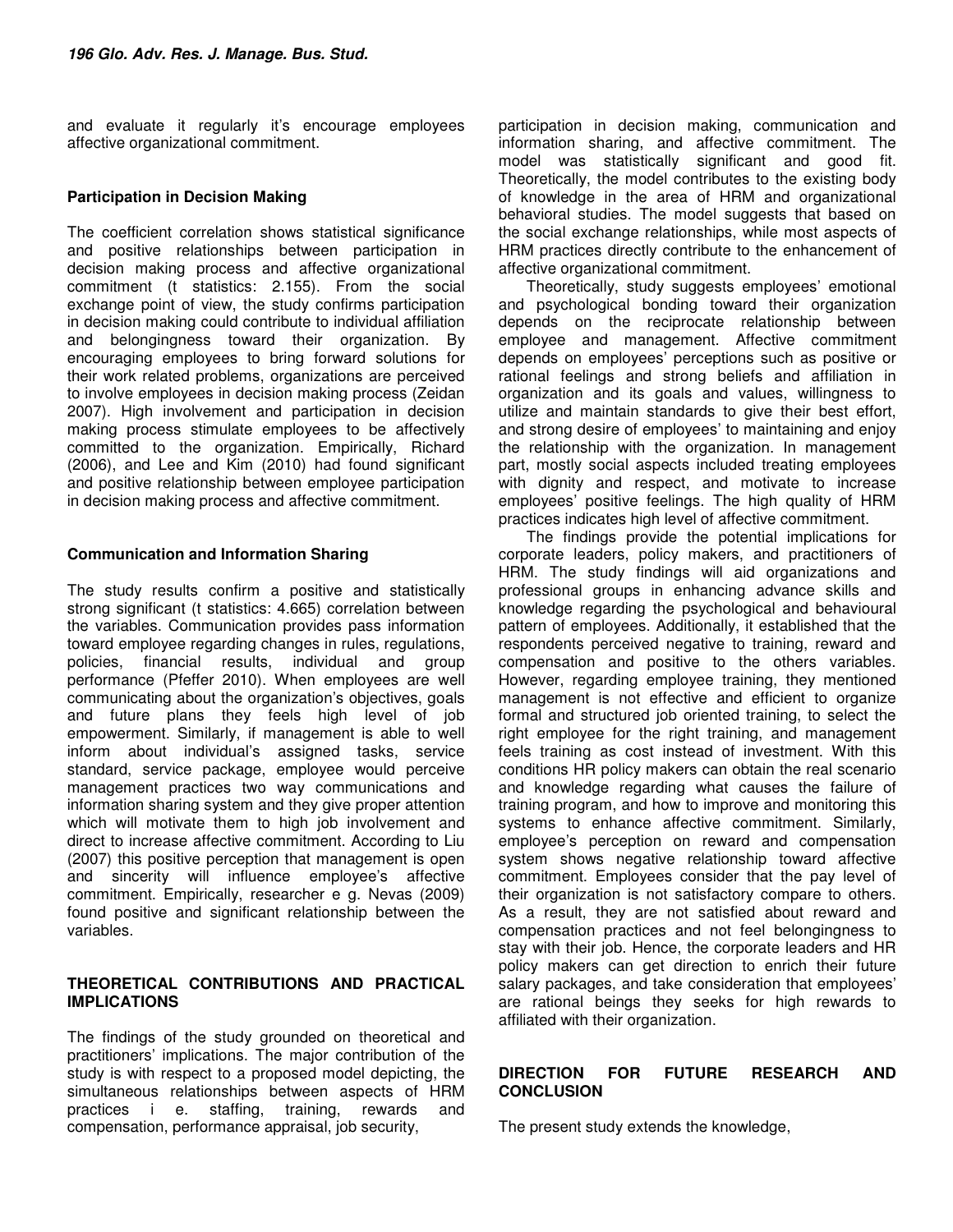understanding, and empirical evidence to the existing literature in the fields of HRM and organizational behavior. Despite several strengths, this research is not without limitations, which needs to address. The study encompasses seven aspects of HRM practices. There may be various other issues of management practices and the dimensions of commitment which may also influence the success of an organization need to focus on. For example, explore the relationships between HRM practices and global threats, competitive advantages, HRD climate, technology, service quality, growth and innovations etc. The potential correlations between management practices with other variables i e. gender, age, race, education level, years of experience may be investigates on future study. Employees' attitudinal, cognitive or normative behaviors can also measures with the relationships between HRM practices.

 The study pointed out that the rapid growth and changing nature of technology, economic liberalization, and globalization have extensively increased which influence the aspects of HRM practices. Essentially, this phenomenon has significance on the changes in management thought and concepts. Certainly, the role of HRM practices is through the development and the best

#### **REFERENCES**

- Absar MMN, Mahmood M (2011). New HRM practices in the public and private sector industrial enterprise of Bangladesh: a comparative assessment International Review of Business Research Papers 7(2), 118-136
- Ahmed RU (2015). A comparative research on job satisfaction and HRM practices: empirical investigation of few commercial bank employees in Bangladesh. International Journal of Human Resource Studies 5(2), 290-300.
- Ahmad S, Schroeder GS (2003). The impact of human resource management practices on operational performance: recognizing country and industry differences. Journal of Operations Management 21(1), 19-43.
- Azmi IAG (2010). Competency based human resource practices in Malaysian public sector organizations. African Journal of Business Management 4(2), 235-241.
- Bangladesh Bank Annual report (2011-12). https://www.bb.org.bd/pub/annual/anreport/ar1112/index1112.php
- Bartlett JE, Kotrlik JW, Higgins CC (2001). Organizational research: determining appropriate sample size in survey research. Information Technology, Learning, and Performance Journal 19(1), 43-50.
- Boselie P, Hessrlink M, Paauwe J (2001). Employee perception on commitment oriented work systems: effects on trust and perceived job security. Erasmus Research Institute of Management ERS: 2001- 02-ORG. Erasmus Universiteit Rotterdam, Netherlands.
- Chand M, Katou AA (2011). The impact of human resource management practices on service quality, customer satisfaction and performance in the Indian hotel industry. The International Journal of Human Resource Management 21(4), 55-566.
- Chand M, Katou AA (2007). The impact of HRM practices on organizational performance in the Indian hotel industry. Employee Relations 29(6), 576-594.
- Chang WJA, Huang TC (2005). Relationship between strategic human resource management and firm performance: a contingency perspective. International Journal of Manpower 26(5), 434-449.

utilization of human potential. It directly involves in the enhancement of employee's individual personality, skills, ability to work, and attitude. Thus, management has to give more emphases not only employee's financial needs, benefit and demands but also their psychological and behavioural attachment to accomplish organizational success.

 Apart from this, to get employees best performance management assume to be considers their practices as employee oriented. Indeed, organizational effectiveness depends on having appropriate HRM systems and a tight fit between organizational strategies and HR practices. The study recommends that the importance of ensuring the rationality and consistency across a range of HR practices is necessary for any organization, before implementing aspects of HRM practices understanding the underlying the principles of human behavior is important. Speed up the implementation, strategy adoptions, and change in HRM practices if required. Absence of perfect HRM practices in any organization is the reason behind low involvement, poor performance, and lower employment relationship. Employee's affective commitment depends on their perceptions and expectations of receiving tangible benefits in exchange. The demographic factors are also influencing and essential to enhance employee affective organizational commitment.

- Chin ST (2011). The effect of internal marketing on organizational commitment: job involvement and job satisfaction as mediators. Educational Administration Quarterly 47(2), 353-382.
- Chong VK, Eggleton IRC (2007). The impact of reliance on incentive based compensation schemes, information asymmetry and organizational commitment on managerial performance. organizational commitment on managerial performance. Management Accounting Research 18(3), 312-342.
- Fornell C, Larcker DF (1981). Evaluating structural equation models with unobservable variables and measurement error. Journal of Marketing Research 18(1), 39-50.
- Geare AJ, Edgar F (2005). Employee voice on human resource management. Asia Pacific Journal of Human Resources 43(3), 361- 380.
- Gurbuz S (2009). The effect of high performance HR practices on employees' job satisfaction. Istanbul University Journal of the School of Business Administration 38(2), 110-123.
- Haenlein M, Kaplan AM (2004). A beginner's guide to partial least squares analysis. Understanding Statistics 3(4), 283-297.
- Hair JF, Black B, Babin B, Anderson RE (2014). Multivariate data analysis. New International Edition, Pearson Publications.
- Hair JF, Black B, Babin B, Anderson RE (2012). E-study guide for: multivariate data analysis. Cram101 Textbook Reviews Copyright.
- Hair JF, Black B, Babin BJ, Anderson RE (2010). Multivariate data analysis. A global perspective, Seventh Edition, Pearson Prentice Hall.
- Hair JF, Black B, Babin BJ, Anderson RE, Tatham RL (2005). Multivariate data analysis. Sixth Edition, Pearson Publications.
- Hair JF, Ringle CM, Sarstedt M (2011). PLS–SEM: Indeed a silver bullet. Journal of Marketing Theory and Practices 19(2), 139-152.
- Han TS, Chiang HH, Chang A (2010). Employee participation in decision making, psychological ownership and knowledge sharing: mediating role of organizational commitment in Taiwanese high tech organizations. International Journal of Human Resource Management 21(12), 2218-2233.
- Hofstede G, McCrae RR (2004). Personality and culture revisited: linking traits and dimensions of culture. Cross-Cultural Research 38(1), 52-88.